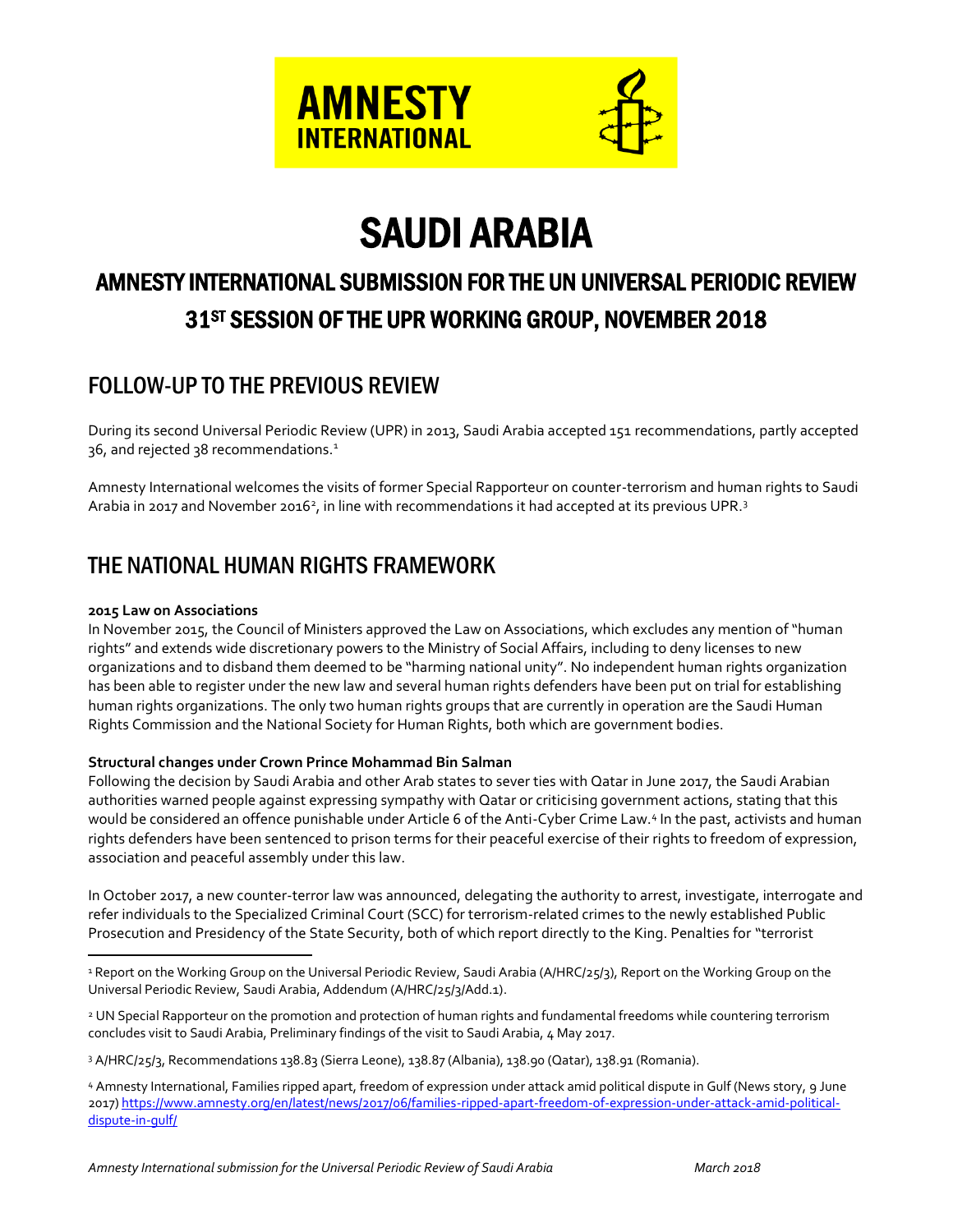crimes" include the death penalty, and uses overly vague definitions of "terrorism", "terrorist crime" and "terrorist entity". A "terrorist crime" in the new law includes "endangering national unity" and "destabilizing public order and security of the community",<sup>5</sup> all of which have been and continue to be used to prosecute human rights defenders for their peaceful activism.

Moreover, the new law allows for the newly established Public Prosecution to hold detainees without charge or trial for up to 30 consecutive days, renewable by the SCC for an unspecified period. It also permits incommunicado detention for up to 90 days during investigations, also renewable for an unspecified period by the SCC and restricts the rights of detainees to legal counsel during interrogations. It allows the SCC to hear witnesses without the defendant nor their lawyer present, in violation of international standards of fair trial.

## PROMOTION AND PROTECTION OF HUMAN RIGHTS ON THE GROUND

#### **Crackdown on freedom of expression**

The rights to freedom of expression continues to be severely restricted. Since 2014, the authorities have continued to arrest, prosecute and imprison government critics, including bloggers, writers, political activists and human rights defenders.

In March 2016, the SCC sentenced journalist Alaa Brinji to five years in prison and a fine, followed by an eight-year travel ban, for comments he posted on Twitter.

In September 2017, the authorities intensified the crackdown in a wave of arrests, detaining more than 20 religious leaders, writers, journalists, academics, and activists, many of whom are still held without charge or trial. Those arrested include prominent Islamic cleric Sheikh Salman al-Awda, an influential religious leader, who was held in solitary confinement and in virtual incommunicado detention for the first six months; he is currently in detention without charge or trial. He is known for his calls for legislative reform and greater respect of human rights within the *Islamic Shari'a*.

In February 2018, human rights activist Issa al-Nukheifi was sentenced to six years in prison, followed by a six-year social media and travel ban, for criticizing the government and its policies on Twitter.

#### **Crackdown on freedom of assembly**

Human rights organizations and peaceful gatherings of activists in public places remain outlawed. $^{\rm 6}$ 

In January 2018, human rights activists Mohammad al-Otaibi and Abdulah al-Attawi were sentenced to 14 and seven years in prison, respectively, by the SSC. They were presented with a list of charges, including "participating in setting up an organization and announcing it before getting an authorization", "dividing national unity, spreading chaos and inciting public opinion by preparing, drafting and publishing statements that are harmful to the reputation of the Kingdom and its judicial and security institutions", and "publishing information about their interrogations despite signing pledges to refrain from doing so".

#### **Human rights defenders and detainees**

The repression of human rights defenders since 2013 is part of a larger campaign by the authorities to silence all forms of criticism.

Most of the country's human rights defenders have been brought to trial for their peaceful activism before the SCC and handed harsh sentences following grossly unfair trials, marked by the extensive use of the counter-terror law. While a number of human rights defenders have been released in recent years, this was only after having served their sentences. Virtually all of Saudi Arabia's human rights defenders are currently behind bars serving lengthy sentences, silenced or

 $\overline{a}$ 

<sup>5</sup> Article 3 of the 2017 counter-terror law.

<sup>6</sup> 2011 Ministry of Interior ban on protests.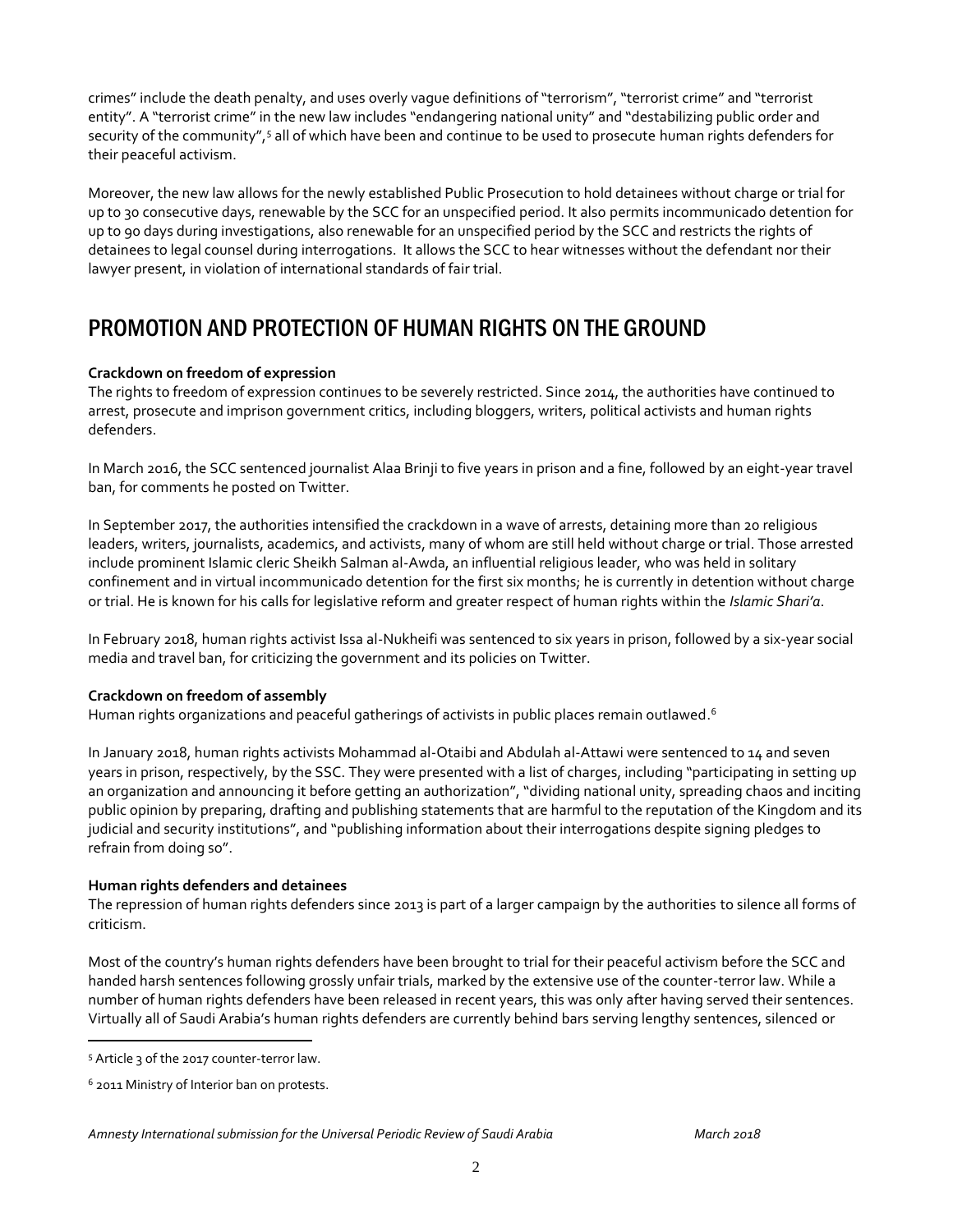have fled the country.

Members of the Saudi Civil and Political Rights Association (ACPRA), one of Saudi Arabia's few independent human rights organizations, have borne the brunt of the persecution. Since 2013, all 11 founding members have been put on trial, charged and sentenced to prison terms followed by travel bans for their human rights activism. The authorities also ordered the organization's shutdown.

#### **The death penalty**

Saudi Arabia has one of the highest rates of executions in the world. The average number of executions in Saudi Arabia was at least 126 executions per year between 2014 and 2017, which is a considerable surge from previous years. The authorities use the death penalty for non-violent offences, such as drug smuggling, treason, and adultery. Offences such as apostasy that should not be criminalized under international human rights law<sup>7</sup> have also resulted in the application of the death penalty.

The authorities generally fail to abide by international standards for fair trial and safeguards for defendants in capital cases. Often trials of capital cases are held in secret and their proceedings are summary with no legal assistance or representation, as well as no translation services for foreign nationals through the various stages of detention and trial.

The authorities also use the death penalty as a political weapon against the country's Shi'a Muslim minority to silence dissent.

On 11 July 2017, Yussuf al-Mushaikhass was executed along with three other men for terror-related offences in connection with their participation in anti-government protests.<sup>8</sup> He had been sentenced to death by the SCC following a grossly unfair trial.

Saudi Arabia also continues to sentence to death and execute individuals for crimes that occurred while they were under 18, in breach of international human rights law and in violation its obligations under the Convention of the Rights of the Child.<sup>9</sup> Some of these death sentences appear to have been based solely on "confessions" which the defendants say were obtained through torture or other ill-treatment.

Ali al-Nimr, Abdullah al-Zaher, Dawood al-Marhoon and Abdulkareem al-Hawaj, four young men belonging to the Shi'a minority, are currently on death row. They were convicted by the SCC for security-related offences in relation to their participation in anti-government protests when they were under the age of 18. They are all at imminent risk of execution.

#### **Torture and other cruel, inhuman or degrading treatment or punishment**

Torture and other ill-treatment are widely used in Saudi Arabia, in violation of its obligations under the Convention against Torture and Other Cruel, Inhuman or Degrading Treatment or Punishment and other international law.

Flogging is mandatory for a number of offences<sup>10</sup> and can be used at the discretion of the judge as an alternative or in addition to other punishments, such as amputation and eye-gouging.<sup>11</sup> Sentences range from dozens to tens of thousands of lashes and are usually carried out in instalments, at intervals ranging from two to four weeks.<sup>12</sup>

 $\overline{a}$ 

<sup>7</sup> As a member of the United Nations, Saudi Arabia is expected by customary law to uphold standards set in international human rights law, including the UDHR.

<sup>8</sup> Amnesty International, Saudi Arabia: Saudi Arabian man executed: Yussuf Ali Al-Mushaikhass (Index MDE 23/6748/2017).

<sup>9</sup> Article 9 of the Convention of the Rights of the Child.

<sup>10</sup> Amnesty International, Saudi Arabia: Saudi Arabia must prevent flogging of teenage girl (News story, 22 January 2010) <https://www.amnesty.org/en/latest/news/2010/01/saudi-arabia-must-prevent-flogging-teenage-girl-20100122/>

<sup>11</sup> Amnesty International, Saudi Arabia: Saudi Arabia: reported paralysis sentence is 'utterly shocking' (Press release, 2 April 2013) <https://www.amnesty.org.uk/press-releases/saudi-arabia-reported-paralysis-sentence-utterly-shocking>

<sup>12</sup> Amnesty International, Saudi Arabia: Saudi Arabia must prevent flogging of teenage girl (News story, 22 January 2010) <https://www.amnesty.org/en/latest/news/2010/01/saudi-arabia-must-prevent-flogging-teenage-girl-20100122/>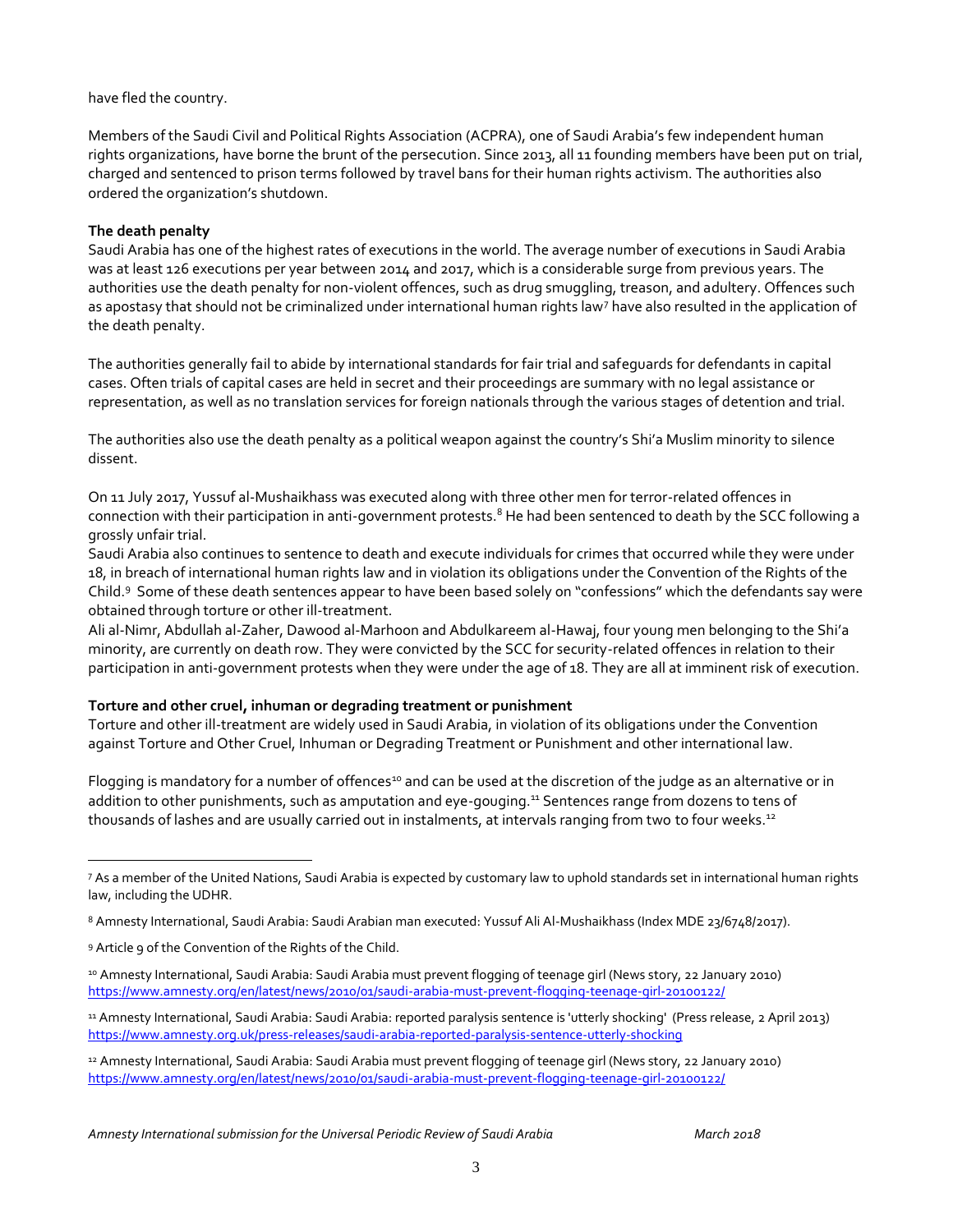Many detainees allege that torture and other ill-treatment is used to extract "confessions" from them, to punish them for refusing to "repent", or to force them to undertake to not criticize the government. Detainees are often held incommunicado and in solitary confinement during interrogations, which may facilitate torture or other ill-treatment.

In June 2015, blogger Raif Badawi was sentenced to 10 years in jail, to be followed by a 10-year travel ban, a fine of 1 million Saudi Arabian riyals (about US\$266,600) and 1,000 lashes, for "insulting Islam" and creating an online forum for debate. On 9 January 2015, he received the first 50 lashes of his sentence. Further floggings have been delayed, initially on medical grounds and since then for unknown reasons.

#### **Discrimination against women**

Women and girls face discrimination in law and practice. Discriminatory laws relating to marriage and divorce remain in place, and women are required by law to obtain the permission of a male guardian to enrol in higher education, seek employment, travel or marry. Saudi Arabian women with foreign spouses, unlike their male counterparts, cannot pass on their nationality to their children or spouses.

In April 2017, King Salman issued a Royal Decree calling on government entities to refrain from requesting the authorization of a male guardian for any services for women unless stipulated in the regulations and to review their existing regulations and prepare a list of procedures that would require a guardian's permission. The decree could improve women's freedom to control their own lives; however, it has yet to be implemented.

In September 2017, the King issued another Royal Decree announcing that women will be allowed to drive. The decree is due to enter into force in June 2018.

#### **Discrimination against migrant workers**

Migrant workers and foreign nationals in Saudi Arabia remain subject to discriminatory practices, including a countrywide crackdown against those with irregular status. Thousands have been forcefully returned to Somalia, Yemen and other states where they would be at risk of human rights violations.

#### **Discrimination against minorities**

The Shi'a Muslim minority, who mostly live in Saudi Arabia's Eastern Province, face entrenched discrimination that limits their access to state services and employment. Shi'a activists and religious leaders accused of supporting or taking part in demonstrations in the Eastern Province or expressing views critical of the state face arrest, imprisonment and the death penalty.

In June 2016, 14 members of the Shi'a community were sentenced to death for protest-related crimes, following a grossly unfair mass trial of 24 people.<sup>13</sup> Court documents show that all defendants were held in pre-trial detention for more than two years. Most were held in solitary confinement and denied access to their families and lawyers while interrogated. Several defendants retracted their "confessions", saying they were coerced in circumstances that in some cases amount to torture. The court rejected all torture allegations without investigating the claims.

Fifteen Shi'a men were sentenced to death in December 2016 after an unfair mass trial. The men were charged with a series of offences, including "high treason", and some of them faced several other charges which are not recognisably criminal offences under international law, such as "supporting protests" and "spreading the Shi'a faith". Some of the men told the court they were threatened with solitary confinement and that they would be banned from having any contact with their families if they did not sign "confession" documents.

#### **Armed conflict in Yemen**

 $\overline{a}$ 

On 25 March 2015, the Saudi Arabia-led military coalition launched air strikes against the Huthi armed group in Yemen sparking a full blown armed conflict. Amnesty International has documented violations and abuses by all parties to the

<sup>13</sup> Amnesty International, Saudi Arabia: 14 protestors facing execution after unfair trials [\(News story,](https://www.amnesty.org/en/latest/news/2017/06/saudi-arabia-14-protesters-facing-execution-after-unfair-trials/) 6 June 2017)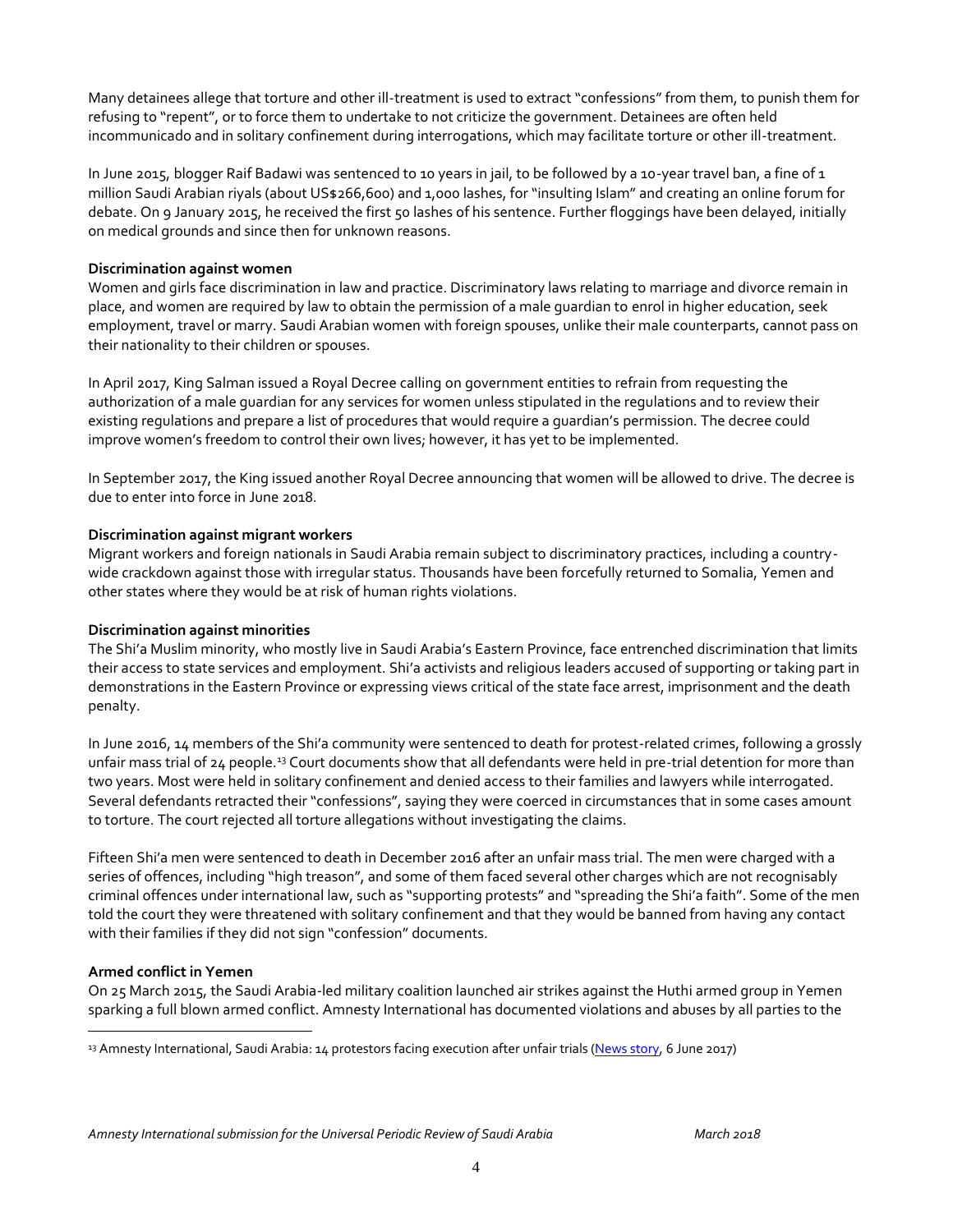conflict in Yemen.<sup>14</sup>

Amnesty International has documented at least 36 air strikes by the coalition that appear to have violated international humanitarian law, in attacks that were indiscriminate, disproportionate or directed against civilians and civilian objects, such as homes, hospitals and schools; these would amount to war crimes. These attacks have resulted in at least 513 civilian deaths, including at least 157 children, and 379 civilian injuries.

The coalition has also used internationally banned cluster munitions, inherently indiscriminate weapons.<sup>15</sup>

After Huthi forces launched an indiscriminate attack that unlawfully endangered civilians in the Saudi Arabian capital Riyadh in late November 2017, the Saudi Arabia-led coalition tightened its sea and air blockade on Yemen. The blockade has been loosened since then; however, the coalition continues to impose restrictions on aid and commercial imports of essential goods, including food, medicine and fuel.

### RECOMMENDATIONS FOR ACTION BY THE STATE UNDER REVIEW

#### **Amnesty International calls on the government of Saudi Arabia to:**

#### *Human rights framework*

- Implement without delay all accepted recommendations from the previous UPR concerning the reform of the judicial system to ensure its independence and impartiality and that all its practices are in line with international standards of fair trial;
- Repeal the counter-terror law and related legislation or substantially amend it to bring it into full conformity with international law and standards, including by adopting a definition of terrorism that is not vague and does not infringe on the peaceful exercise of human rights.

#### *Crackdown on freedom of expression*

 Immediately stop arrests solely on the account of freedom of expression, including criticisms and condemnations of government policy, government and ministerial bodies, and ruling officials.

#### *Crackdown on freedom of assembly*

- Repeal the law of associations and related legislation or substantially amend it to bring it to full conformity with international law and standards, and allow the formation of an independent human rights organization;
- End the ban and criminalization of protests.

#### *Human rights defenders and detainees*

 $\overline{a}$ 

- Immediately and unconditionally release all those detained solely on account of the peaceful exercise of their rights to freedom of expression, association and peaceful assembly;
- Ensure that every person who is arrested is promptly charged with a recognizable criminal offence and bring them to trial in accordance with international fair trial standards, or else release them.

<sup>14</sup> Amnesty International has documented violations and abuses by all parties to the conflict in Yemen, including Amnesty International, Yemen: The Forgotten War (News story[\) https://www.amnesty.org/en/latest/news/2015/09/yemen-the-forgotten-war/](https://www.amnesty.org/en/latest/news/2015/09/yemen-the-forgotten-war/) and Amnesty International, Yemen: Huthi missile attack on Saudi Arabian cities is a possible war crime (News story, 26 March 2018) [https://www.amnesty.org/en/latest/news/2018/03/yemen-huthi-missile-attack-on-saudi-arabian-cities-is-a-possible-war-crime/.](https://www.amnesty.org/en/latest/news/2018/03/yemen-huthi-missile-attack-on-saudi-arabian-cities-is-a-possible-war-crime/)

<sup>15</sup> Amnesty International, Yemen: Saudi Arabia-led coalition uses banned Brazilian cluster munitions on residential areas (News story, 9 March 2017[\) https://www.amnesty.org/en/latest/news/2017/03/yemen-saudi-arabia-led-coalition-uses-banned-brazilian-cluster](https://www.amnesty.org/en/latest/news/2017/03/yemen-saudi-arabia-led-coalition-uses-banned-brazilian-cluster-munitions-on-residential-areas/)[munitions-on-residential-areas/](https://www.amnesty.org/en/latest/news/2017/03/yemen-saudi-arabia-led-coalition-uses-banned-brazilian-cluster-munitions-on-residential-areas/) and Amnesty International, Saudi Arabia: Immediately abandon all use of cluster munitions (News story, 19 December 2016)[. https://www.amnesty.org/en/latest/news/2016/12/saudi-arabia-immediately-abandon-all-use-of-cluster](https://www.amnesty.org/en/latest/news/2016/12/saudi-arabia-immediately-abandon-all-use-of-cluster-munitions/)[munitions/.](https://www.amnesty.org/en/latest/news/2016/12/saudi-arabia-immediately-abandon-all-use-of-cluster-munitions/)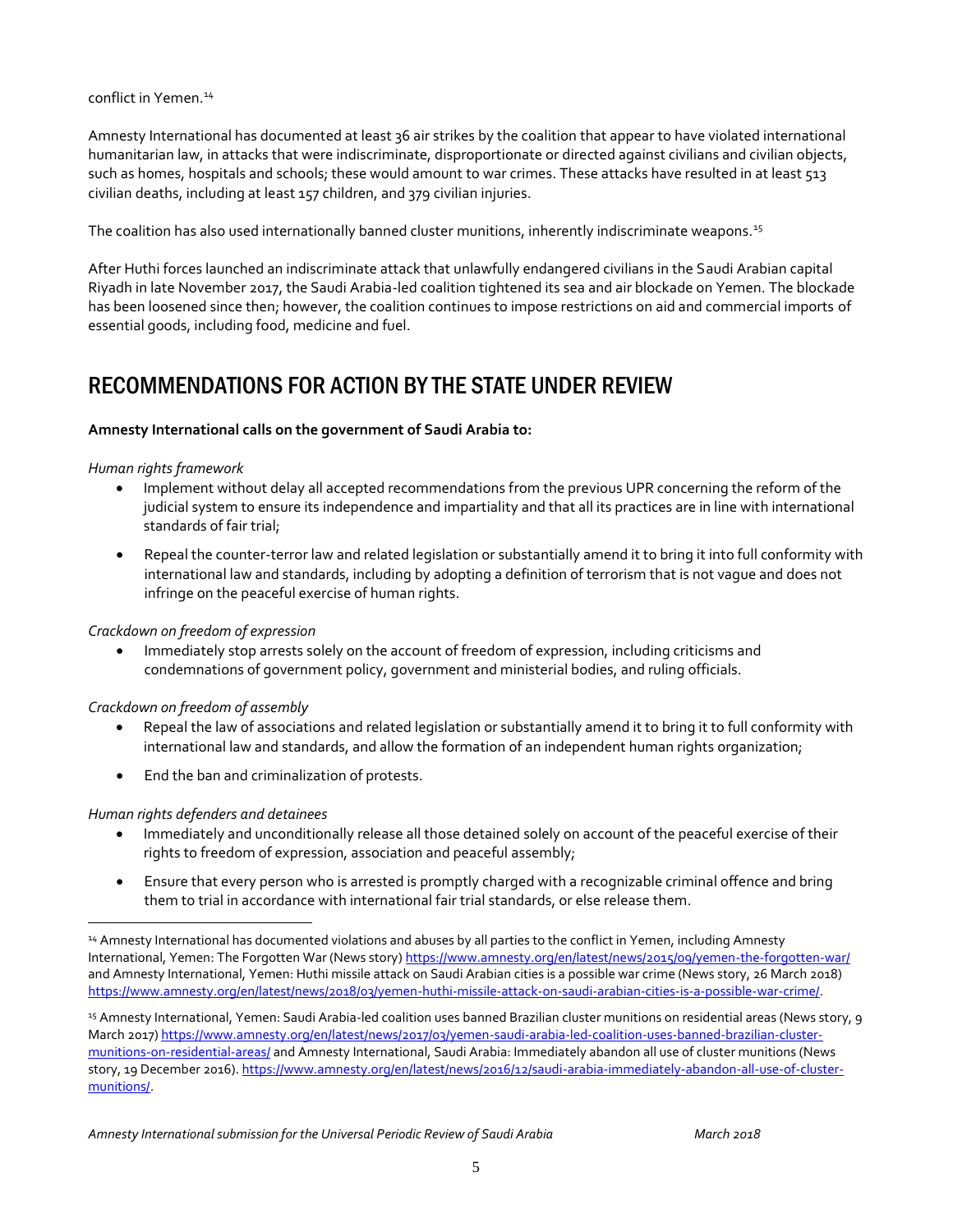#### *The death penalty*

- **•** Declare an official moratorium on all executions with view to abolishing the death penalty;
- Review the cases of all prisoners currently under a death sentence with the aim of commuting their sentences or offering them a new and fair trial without resort to the death penalty;
- Bring the law and judicial practices in line with fair trial guarantees;
- Stop imposing the death penalty on anyone under the age of 18 at the time of their alleged offence, in accordance with Saudi Arabia's obligations under the Convention on the Rights of the Child.

#### *Torture and other ill-treatment*

- Put an end to the practice of incommunicado detention and ensure that every detainee has access to their family and a lawyer of their choice;
- End the practice of corporal punishment;
- Ensure that all allegations of torture and other ill-treatment are thoroughly, independently and impartially investigated and those suspected of criminal responsibility are brought to justice;
- Ensure that any statement extracted under torture or other duress is not used as evidence in criminal proceedings.

#### *Discrimination against women*

- Immediately abolish the male guardianship system;
- Enact and implement laws protecting women from violence;
- Repeal the male guardianship system;
- Establish equality before the law for all, including by providing equal citizenship rights for women and men;
- Provide and protect women's rights to freedom of movement, education, employment, marriage, and redress for family violence.

#### *Discrimination against migrant workers*

• Reform national labour laws to ensure that migrant workers have adequate protection against abuses by private employers and the state.

#### *Discrimination against minorities*

• Put an end to all forms of discrimination, intimidation, harassment and detention without charge or trial of members of the Shi'a community and uphold their right to peaceful assembly.

#### *Armed conflict in Yemen*

- Fully comply with international humanitarian law in the planning and execution of any airstrikes, including to ensure civilians and civilian objects are not targeted and to end indiscriminate and disproportionate attacks;
- Take all feasible measures to minimize harm to civilians, including giving advance effective warnings of impending attacks to civilian populations in concerned areas;
- Immediately cease the use of cluster munitions, which are inherently indiscriminate and internationally banned;
- End the use of explosive weapons with wide area effect in the vicinity of densely populated civilian areas, consistent with the prohibition on indiscriminate attacks;
- Independently and impartially investigate cases where there is credible information that violations of international humanitarian law have taken place, make public the findings of the investigations, and bring those suspected of criminal responsibility to trial in fair trials;